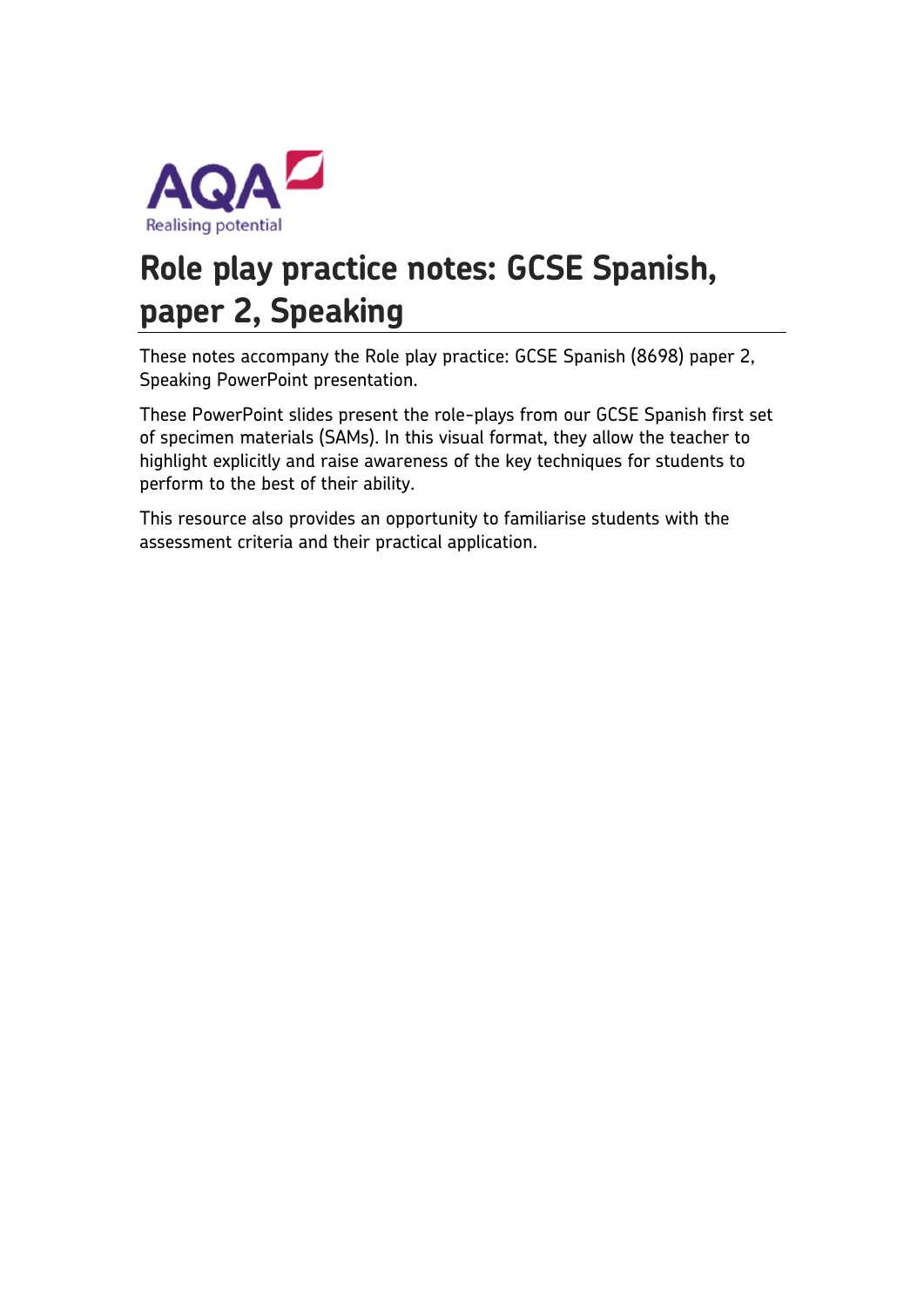## About the slides

For each role-play, there are three embedded animation commands. On the first click, the scene-setting statement flies in at the top of the slide. On the second click, all five candidate task bullet-points fly in simultaneously. On each of the following five clicks, a model answer flies in (Remember to select the 'Slide Show' icon in order to activate the animations).

The responses to two unexpected questions (!) at Higher both fly in together. However, when conducting the role-play, it is recommended best practice for the teacher to elicit each answer separately and not to ask both questions together.

### Additional resources

When using these slides, the teacher will also need a copy of the Teacher's Role which can be found in the Teacher's Booklet in the SAMs. Students should be given a paper copy of the assessment criteria for role-plays, which can also be shown on the second PowerPoint slide.

### Suggestions for using this resource in the classroom

Here is a suggested route for exploiting each role-play slide.

- 1. Show the scene-setting statement and discuss the context of the roleplay. Draw particular attention to the form of address to be used *(tú or usted).*
- 2. Show the candidate bullet-point tasks. Work through and decode the message that each bullet point is aiming to elicit from the candidate. Draw particular attention to the use of pronouns *(tu/tus)* and how these need to be converted into *mi/mis* in the utterances made by the candidate. There is in fact often no need to produce a possessive pronoun in the reply. For example, in Role-play 1, the response to *¿Cuál es tu opinión de tu familia?* could be *Es muy simpática*.
- 3. Students work in pairs discussing and noting down the language needed to accomplish each task.
- 4. Reading from the Teacher's Role, go through the role-play with a couple of volunteer candidates. During this time, ask the rest of the class to listen and award Communication marks 0/1/2 for each utterance. Allow enough time between utterances for them to do this.
- 5. Show each model answer on the PowerPoint slide. Highlight how each one uses very straightforward language and is not developed beyond what is needed to communicate the required message. However, a simple verb is used in all responses but one. Go on to point out that the ! bulletpoint may be fully accomplished without the use of a verb.